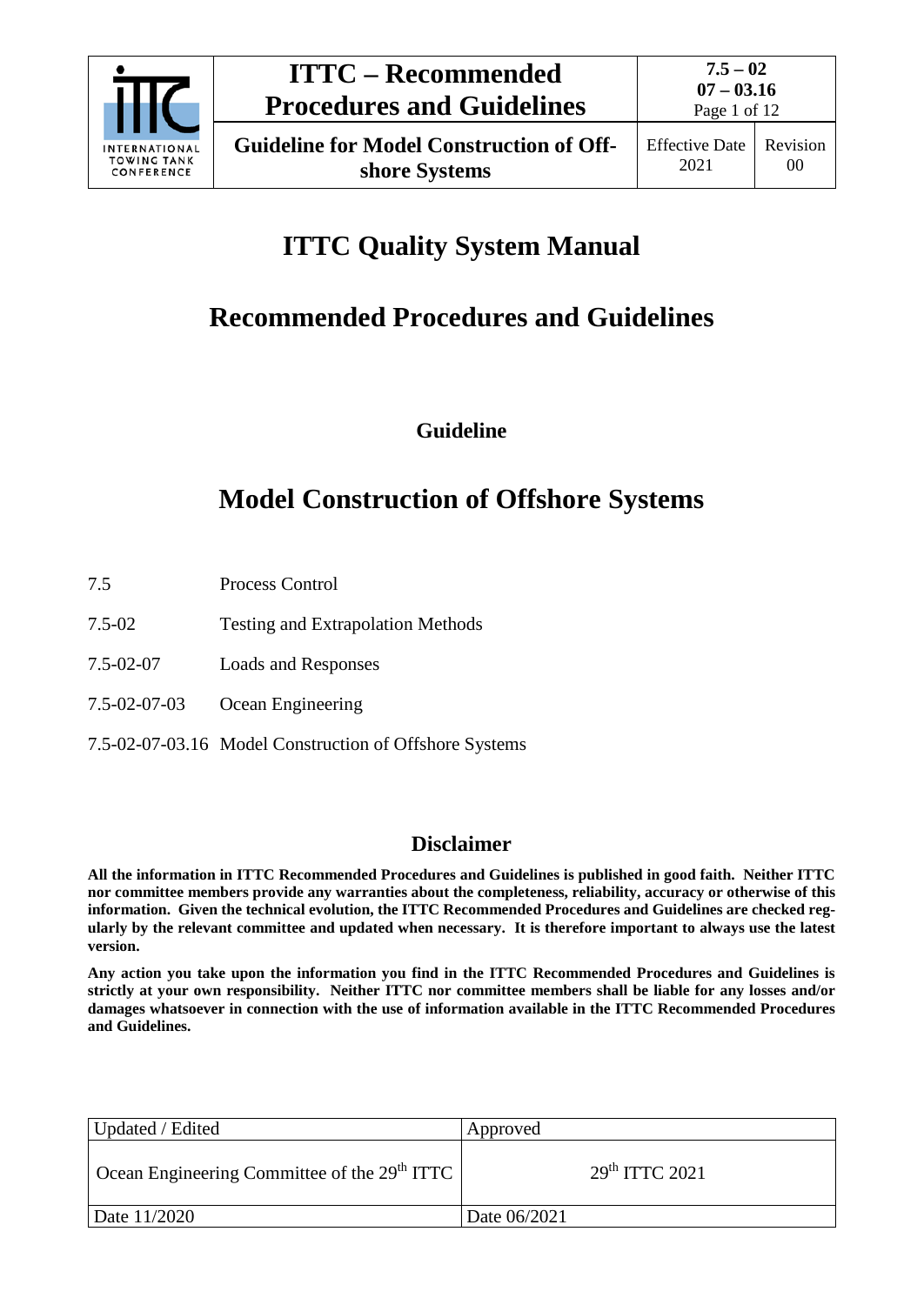

# **ITTC – Recommended Procedures and Guidelines**

**7.5 – 02 07 – 03.16** Page 2 of 12

**Guideline for Model Construction of Offshore Systems**

# **Table of Contents**

|     | 1. PURPOSE OF GUIDELINE3                |
|-----|-----------------------------------------|
|     | 2. GENERAL DESCRIPTION3                 |
|     | 2.1 Definition of Variables 3           |
|     |                                         |
|     |                                         |
|     |                                         |
|     |                                         |
|     |                                         |
|     | 3.4 Instrumentation and control systems |
|     |                                         |
| 3.6 | Mooring and riser systems5              |
|     |                                         |
|     |                                         |
|     |                                         |

|    | 4.  | <b>MODEL MANUFACTURE  8</b>            |
|----|-----|----------------------------------------|
|    | 4.1 |                                        |
|    | 4.2 | Mooring lines, risers, offloading      |
|    |     |                                        |
|    | 4.4 |                                        |
|    |     | 4.5 Verification and model assembly  9 |
|    | 5.  | PRE-TESTS IN WATER 10                  |
| 6. |     | UNCERTAINTY ANALYSIS10                 |
|    | 7.  |                                        |
|    | 8.  |                                        |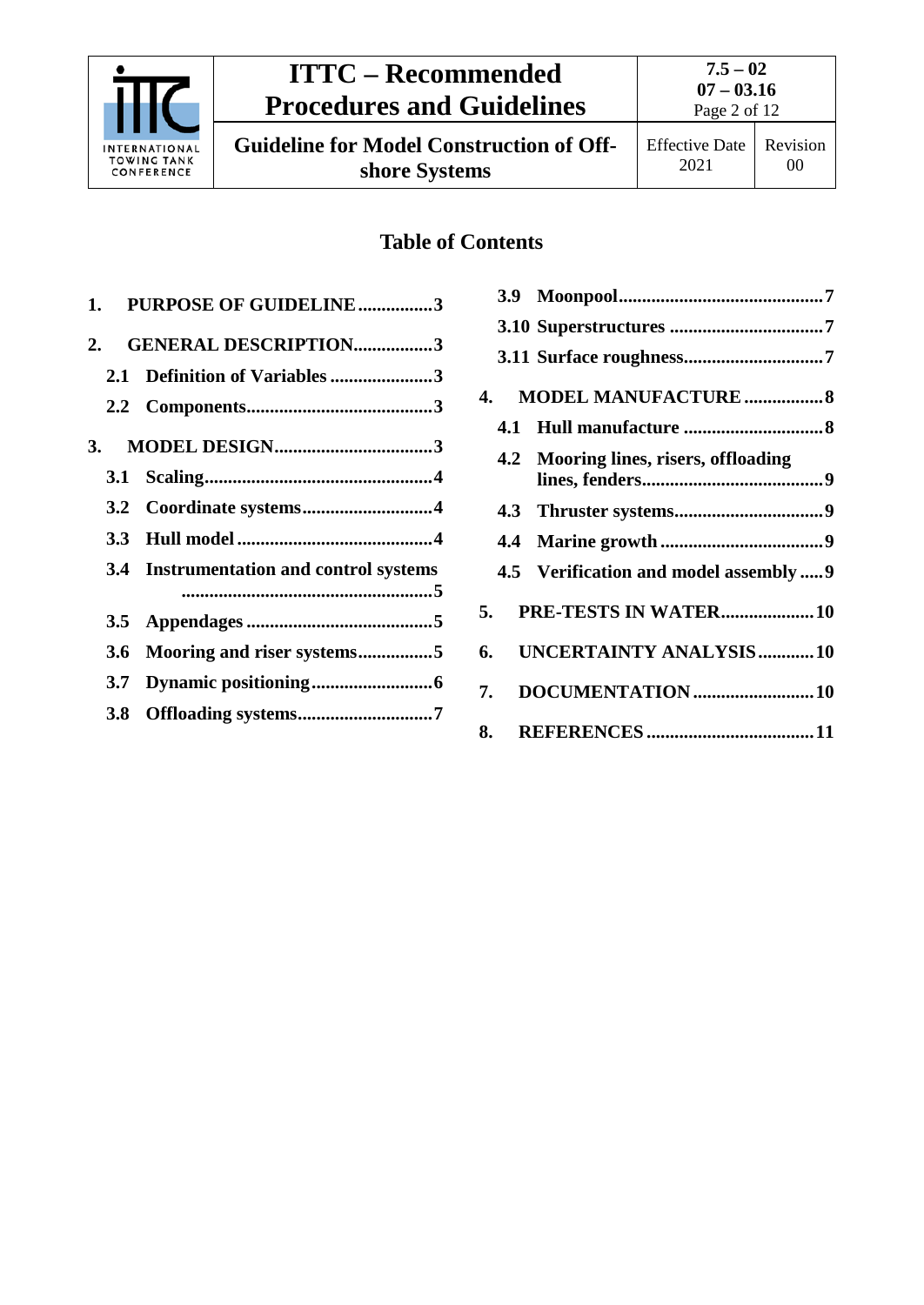

# **ITTC – Recommended Procedures and Guidelines**

**Guideline for Model Construction of Offshore Systems**

**07 – 03.16** Page 3 of 12

**7.5 – 02**

2021

Effective Date Revision 00

# **Model Construction of Offshore Systems**

# <span id="page-2-0"></span>**1. PURPOSE OF GUIDELINE**

In the context of the present guideline, an offshore system can be composed of bottomfounded or stationary floating structures, mooring lines/risers and umbilicals, dynamic positioning systems, and/or any other auxiliary structure or equipment involved in offshore operations. Those structures may be subjected to environmental loads such as wind, water waves and current (excluding ice). This guideline may also be applied to subsea and coastal structures such as floating breakwaters and fish farms.

The purpose of this guideline is to ensure the correct design and manufacture of the model of the offshore system for its testing in towing tanks, wave/current basins, and/or wind tunnels (excluding field tests). In typical tests of offshore systems, hull platform models are assumed to be rigid bodies, so the focus of this guideline is on this type of structure. However, in some tests, the elasticity of the platform must be modelled. In that case, additional considerations should be done during the design and manufacture of the models.

# <span id="page-2-2"></span><span id="page-2-1"></span>**2. GENERAL DESCRIPTION**

# **2.1 Definition of Variables**

Variables used in this guideline are defined below:

- *L* Characteristic length
- *B* width of a test tank
- *Fr* Froude number,  $U/\sqrt{gL}$ <br>*Re* Revnolds number,  $UL/\sqrt{B}$
- *Re* Reynolds number,  $UL/v$ <br>*St* Strouhal number,  $f_c D/U$
- *St* Strouhal number,  $f_s D/U$ <br>*KC* Keulegan-Carpenter num
- Keulegan-Carpenter number, UT/D
- *U* Flow speed
- *T* Period
- *D* Characteristic cross-section dimension
- <sup>ν</sup> Kinematic viscosity
- *g* Gravitational acceleration
- <span id="page-2-3"></span>*f*<sup>s</sup> Strouhal frequency.

# **2.2 Components**

An offshore system model may include:

- $\bullet$  hull(s)
- appendages
- marine growth
- mooring systems
- risers and cables
- thrusters and propellers
- turrets
- superstructures
- dynamic positioning and other control systems
- offloading systems including hoses and fenders
- sloshing tanks
- energy conversion devices, such as wind turbines, current turbines, and wave energy power take-off systems.

## <span id="page-2-4"></span>**3. MODEL DESIGN**

The model design depends on the test purposes and specifications, facility dimensions and capacities, materials for model construction, manufacture process and costs, and instrumentations. The design process can be iterative to meet the test requirements.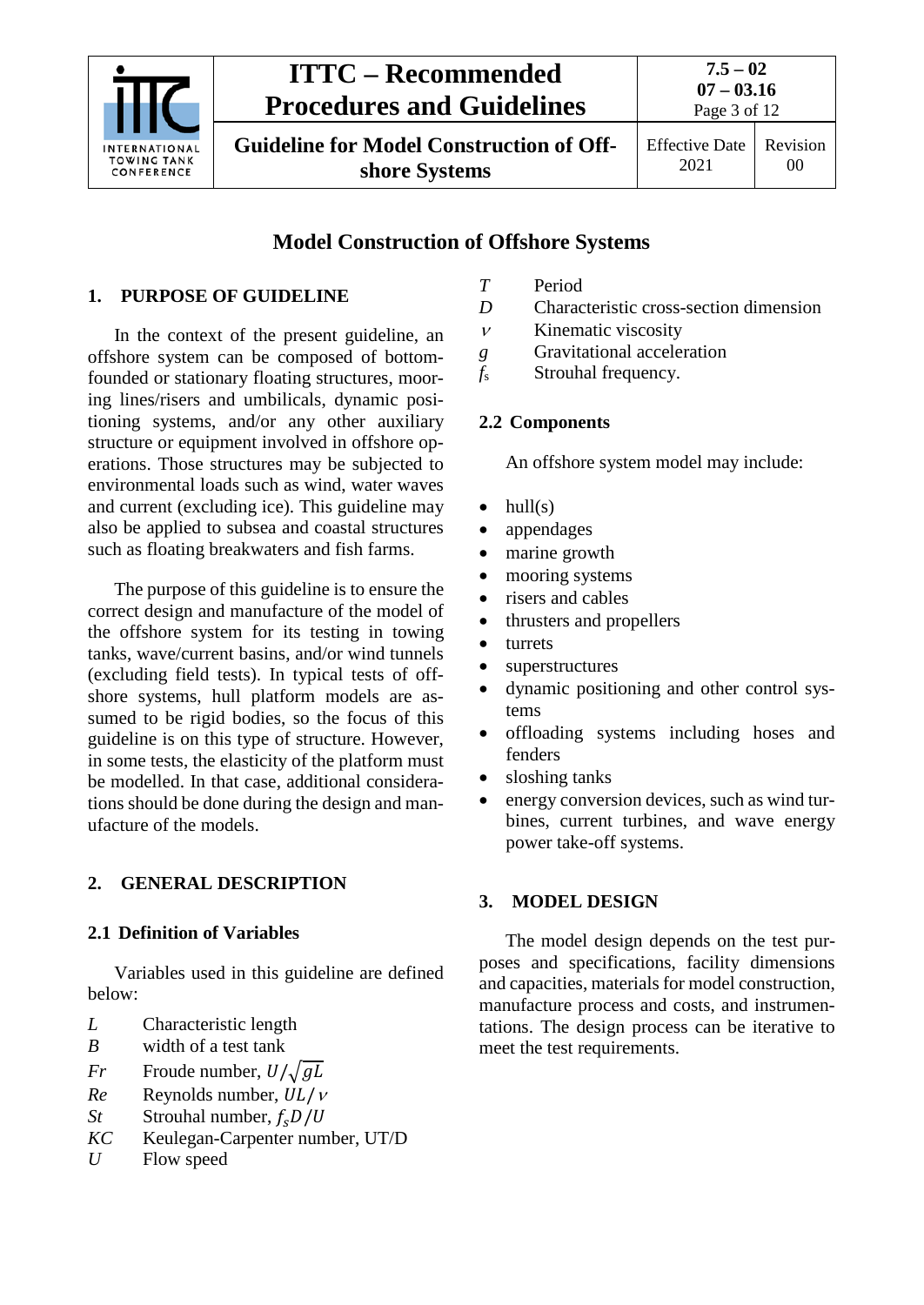|                                                          | <b>ITTC – Recommended</b><br><b>Procedures and Guidelines</b>    | $7.5 - 02$<br>$07 - 03.16$<br>Page 4 of 12 |                |
|----------------------------------------------------------|------------------------------------------------------------------|--------------------------------------------|----------------|
| <b>INTERNATIONAL</b><br><b>TOWING TANK</b><br>CONFERENCE | <b>Guideline for Model Construction of Off-</b><br>shore Systems | <b>Effective Date</b><br>2021              | Revision<br>00 |

## <span id="page-3-0"></span>**3.1 Scaling**

After the test facility is chosen based on the scope of a test, the similitude law for model scaling can be determined. In general, Froude's scale law is applied for tests in a towing tank or a wave/current basin, while Reynolds number considerations can be used for tests in a wind tunnel. When hydroelastic behavior is to be assessed, Cauchy number should also be included as a similarity parameter.

For tests in a towing tank/wave basin, the model scale can be determined according to Procedure 7.5-02-07-03.1 Floating Offshore Platform Experiments. For tests in a wind tunnel, the model scale is obtained further based on the dimensions and technical specifications of the tunnel. It is particularly important to consider the wind characteristics, such as wind speed profile and turbulence levels.

The model scale will be further adjusted based on the physical phenomenon to be investigated. Dimensional analysis should be carried out to identify the most relevant dimensionless parameters which should be kept similar at model- and at full-scale.

Furthermore, to assist the model design, the model and test set-up should be simulated using numerical tools, for instance, to assess scale effects. For viscous flow effects, since Reynolds similitude cannot be achieved in the model during tests in water, arrangements in the model design should be made to minimize those scale effects, such as distortion of dimensions and surface roughness treatments.

#### <span id="page-3-1"></span>**3.2 Coordinate systems**

In construction of the model and its components such as appendages, various coordinate systems may be used depending on the manufacturing tools. It is recommended to use the model-fixed system as a reference for coordinate system transformations.

The model-fixed coordinate system should be defined and documented. For example, the origin can be located at the midship section of a ship-like platform model, with positive *z* upwards, and positive  $x$  from the midship to the bow. The vertical origin could be chosen at the hull bottom or on the waterplane at the calm waterline at a specified draft.

### <span id="page-3-2"></span>**3.3 Hull model**

The design of the floating offshore structure model should be based on the full-scale design. It is recommended to use 3D solid modelling tools in the design of floating offshore structure models. These tools can automatically calculate the model mass distribution to satisfy the required center of gravity (G) and radii of gyration at a ballasting condition in the model design stage.

Hull materials, appendages, ballast weights, instrumentation and control systems should be included in the 3D solid model for the mass distribution calculation. The choice of model materials is driven by the following factors:

- a minimum stiffness of the structure for safe handling, ballasting and testing
- required mass distribution within the model
- minimum water absorption (if necessary, surface treatment should be done before painting)

It is important to consider the compatibility of the 3D solid model software used for design with the software used for manufacturing (CAM software).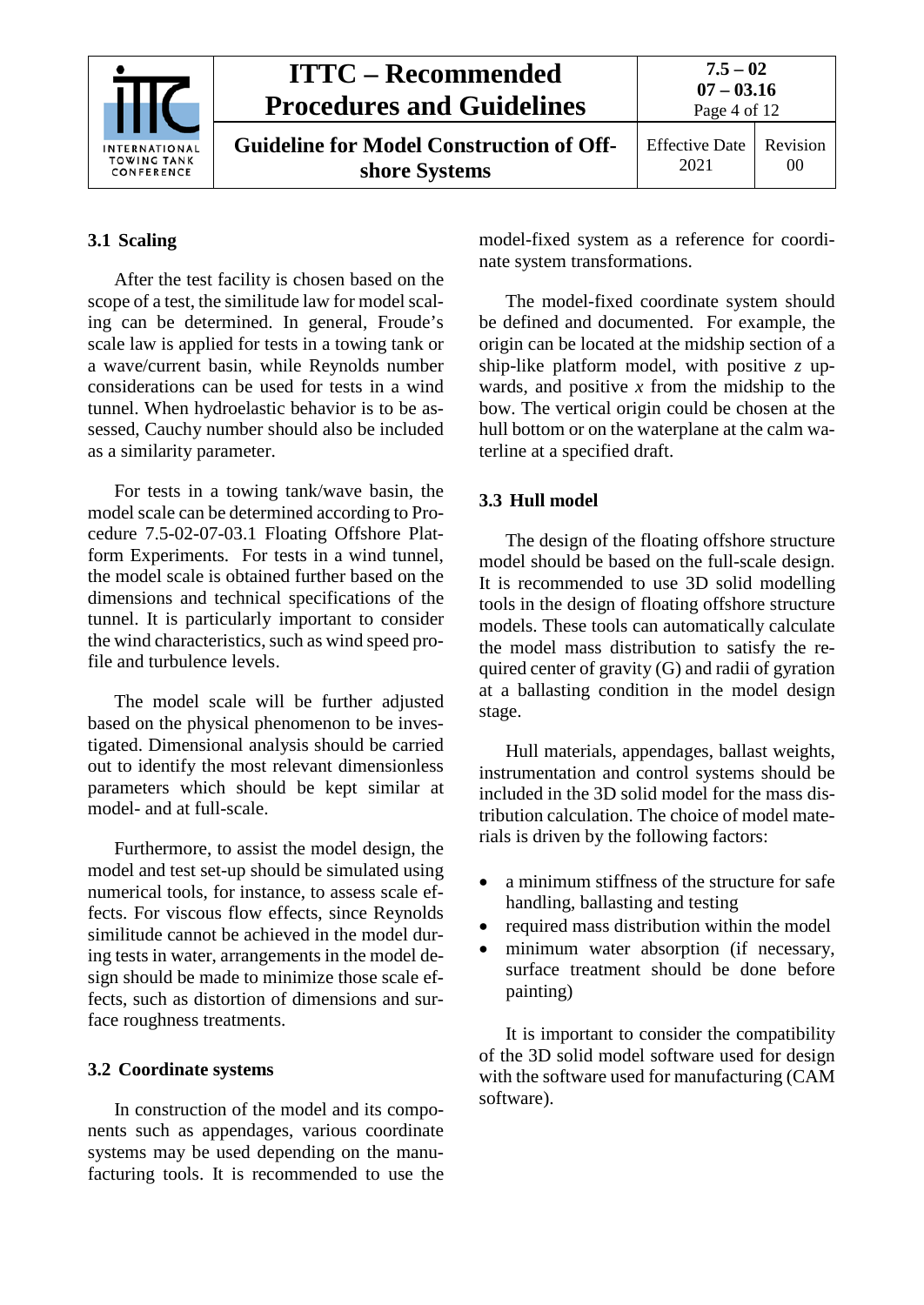|                                                          | <b>ITTC – Recommended</b><br><b>Procedures and Guidelines</b>    | $7.5 - 02$<br>$07 - 03.16$<br>Page 5 of 12 |                            |
|----------------------------------------------------------|------------------------------------------------------------------|--------------------------------------------|----------------------------|
| <b>INTERNATIONAL</b><br><b>TOWING TANK</b><br>CONFERENCE | <b>Guideline for Model Construction of Off-</b><br>shore Systems | <b>Effective Date</b><br>2021              | Revision<br>0 <sup>0</sup> |

If the structural dynamics of the model and the prototype is of concern (e.g. hydroelastic behavior), it is advantageous to assess the structural properties using the FEM analysis in 3D modelling tools.

Once the main design of the model has been achieved, the painting and lines descriptions can be improved with render views from the software.

It is also recommended to verify, at the end of this design process, the hydrostatic characteristics of the 'virtual' model with a dedicated ship hydrostatic software program. This verification process is especially helpful when the model includes water ballast, moonpool and buoyancy devices.

#### <span id="page-4-0"></span>**3.4 Instrumentation and control systems**

A large range of different type of measuring equipment is used for testing floating offshore structures. Usually, instruments are designed to generate an analogue voltage or current signal, which is linearly proportional to the measured parameter. Instruments with digital output are increasingly used, but analogue output is still used to avoid the complexities of dealing with different digital signal protocols. Many tanks seem to prefer digital data and convert from analogue to digital signals as soon as possible for analysis and plotting on computers digital data.

The system required for performing measurements includes the following components: transducers, amplifiers, filters (analogue and/or digital), AD converter, data storage unit, cabling between different components. It is a common practice to use two or more independent computer systems for model tests. One computer is used for real time generation of control signal for the wave maker, and another computer is used for the data acquisition and analysis. Additional computers might be used for control of rudders or other control devices, or for control of the carriage.

The instrumentation may be used for measurement of rigid body motions, air gap, impact pressures or loads, accelerations, mooring line tensions, etc. The instrumentation and control components required to be on-board should be included in the 3D solid model. The on-board instrumentation (including associated batteries, cables, and wires) is considered as part of the ballast. Control systems, such as those for dynamic positioning model tests, should also be included in the model.

### <span id="page-4-1"></span>**3.5 Appendages**

Small details, such as anodes, can be neglected, if there is minimal impact on the physical phenomenon to be measured. Appendages, such as bilge keels, mooring lines/risers, thrusters for dynamic positioning and VIM suppression devices, need to be included in the model design. In some cases, distortions of dimensions, bundles or surface treatments may be necessary to minimize viscous flow (scale) effects associated to the appendages.

#### <span id="page-4-2"></span>**3.6 Mooring and riser systems**

When testing structures with mooring lines, risers, or other submerged lines, modelling of quasi-static and dynamic characteristics is important. The primary requisite is to correctly model the system quasi-static behavior, i.e., forces and moments due to linear and angular offsets of the moored structure.

Full length line models are preferred but shortening or truncation of the lines may be necessary if the chosen model scale exceed the limits of the chosen basin dimension. Shortening of lines are generally done when the full-scale water depth can be modelled in the basin, but the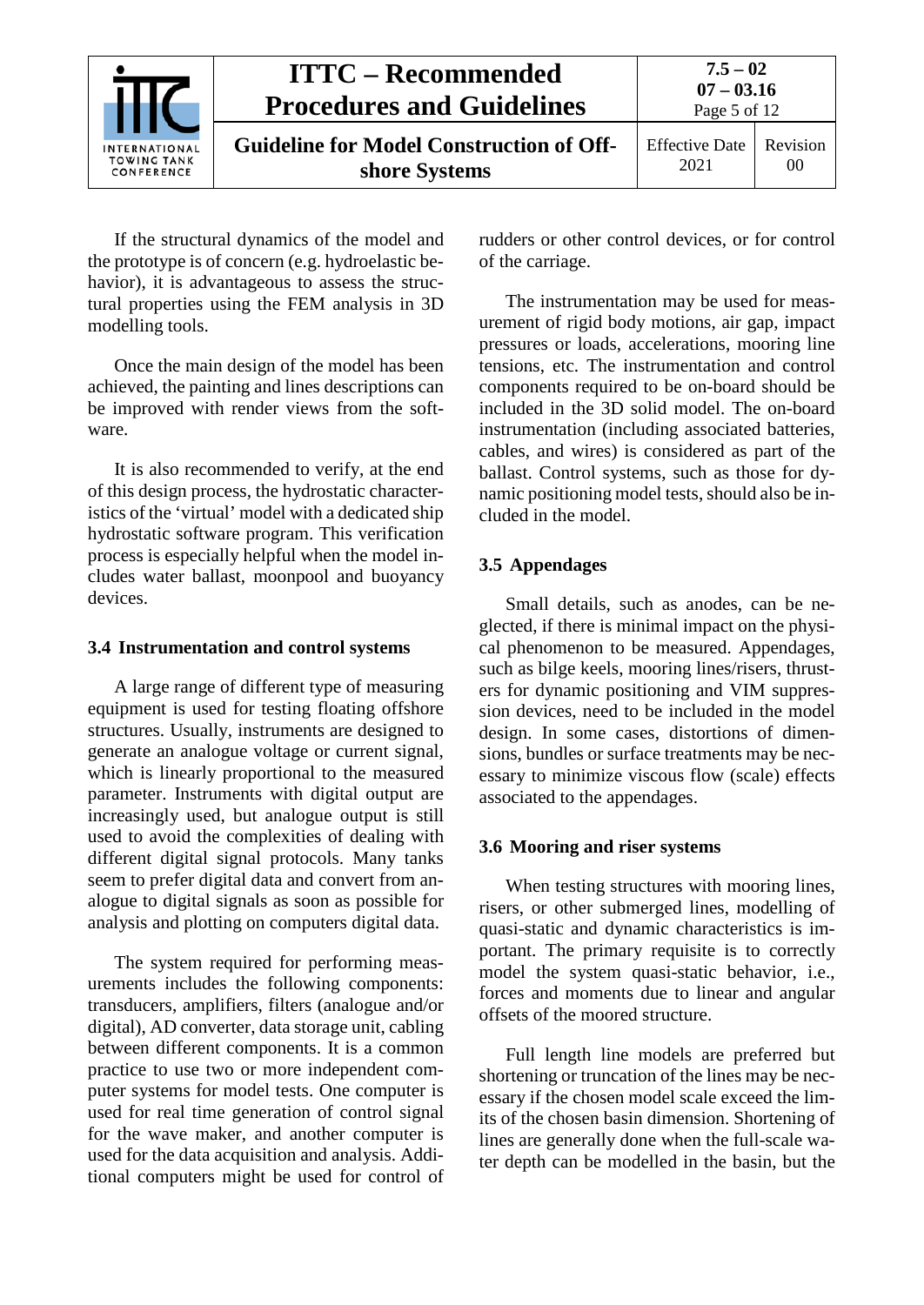

anchor points exceed the basin area dimensions. Truncation is needed when the full-scale water depth exceeds the basin depth. When the truncation of lines is needed, it is difficult to scale the elastic and mass characteristics of prototype lines. Details on truncation for mooring lines/risers are described in Procedure 7.5-02- 07-03.5 Passive Hybrid Model Tests of Floating Offshore Structures with Mooring Lines and Procedure 7.5-02-07-03.4 Active Hybrid Model Tests of Floating Offshore Structures with Mooring Lines.

For tests where mooring lines, risers, offloading lines, and fenders are present, the elastic properties of each of these items need to be correctly scaled. For example, both axial and bending stiffness are needed for the case of marine risers, loading hoses and tethers and axial stiffness for mooring lines. It is not easy to correctly scale the axial stiffness for risers, but the designer should try to adjust it as correctly as possible.

To scale the elasticity and mass at the same time, it is often required to change the specified configuration of the segments for each line, or even bundle some very thin lines in groups. This leads to the addition of spring segments, the partial or total substitution of original segments, and sometimes the addition of floaters or clump weights in some segments to correct submerged weight. It should be considered in the model design of mooring lines that in-line instrumentation, including its cables, would change the properties of the line segment where it is located.

For model tests with truncated mooring lines/risers, it is important to keep the correct geometrical parameters of the system, i.e., top angles and lines elongation during excursion. This may lead to other distortions on the original specified characteristics of segments. In some cases, a totally different mooring system from the prototype one may be used.

Having assessed the quasi-static issues on the design of scaled submerged lines, the second request is to model the dynamics of the mooring and risers system, such as added mass and damping effects. The drag of the segments may play an important role in the behavior of the floater, especially when the number of mooring lines and risers is large and/or the floater damping is small compared to the damping of the mooring lines/risers. In this case, the truncation will lead to more uncertainties due to geometric differences on segments and great changes of the configuration of the mooring lines. To assess the drag of the modeled lines, an analysis of the Reynolds number for each segment will be necessary and some distortions on diameters may be needed to correct the drag effect.

### <span id="page-5-0"></span>**3.7 Dynamic positioning**

When testing structures with dynamic positioning (DP) systems it is important to correctly model the full-scale capacity of the system. This includes thruster design, placement, and control systems.

Due to scaling requirements for offshore structure testing, the thruster model can be determined according to the Froude scale law. However, due to these scaling requirements for offshore structures, sizing may have to be adjusted to correctly model the equivalent fullscale thruster capacity and effect.

Stock thruster/propeller models with similar diameters may be used if the equivalent thruster capacity/effect is correctly modelled. Overall diameter and housing sizing should preferably have a max deviation of no more than 10% from full scale.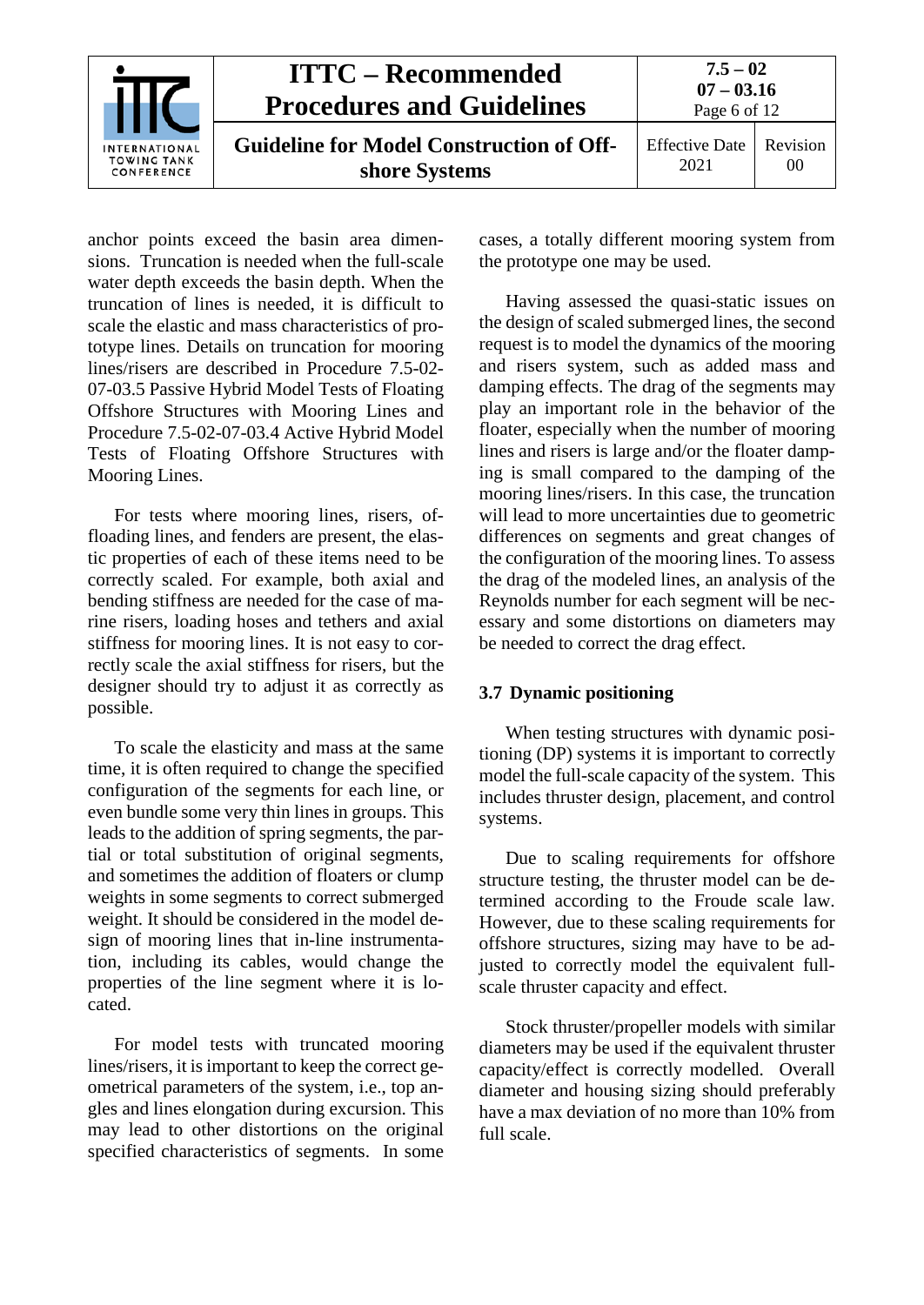

The control system should mimic the fullscale system as much as possible with regards to capacity limitations and responses.

Motors and controllers should preferably be mounted on the model and should be considered when designing the model with regards to size and mass distribution. Multi thruster arrangements in full scale can be simplified in the model scale, e.g., 2 tunnel thrusters replaced with 1, if the overall system characteristics of the model are like those of the full-scale system.

The Procedure 7.5-02-07-03.6 Dynamic Positioning System – Model Test Experiments should also be considered when designing such systems.

#### <span id="page-6-0"></span>**3.8 Offloading systems**

As they are made of elastomeric material, usually fender and hawser systems between multiple floating structures have a nonlinear stiffness. Mooring lines made of composite material (polypropylene, Nylon, etc.) have also a complex behavior under uniaxial tension. For the mooring line and hawser, the nonlinear stiffness can be modelled by using multiple springs/rubber bands and restraining devices such as stoppers. The initial stiffness is matched by the first spring/rubber, which can be stretched to the required elongation when the rest of the springs/rubbers provide no load (i.e. remain slack) but begin to stretch over the next range of stiffness-elongation curve.

A fender can be similarly modelled by using a multiple spring/rubber system, but a lever or pulley is additionally needed to represent compression stiffness of fender. The compression stiffness of fender can be modelled by layered rubber, pneumatic rubber can, and flexible cantilever.

#### <span id="page-6-1"></span>**3.9 Moonpool**

The Froude scale law is applied to moonpool scaling. The moonpool dimensions should be sufficiently large to reproduce the physical phenomena.

Details such as damping devices and openings should be modeled, while small details like anodes can be neglected.

The whole geometry of the moonpool up to the upper deck should be modeled, since in resonant conditions the oscillations of water inside the moonpool can be more than three times the wave height. Top covers, if any, should be modeled due to their interactions with the free surface inside the moonpool.

Measuring devices such as wave probes located in moonpool should have minimum impact on wave damping.

#### <span id="page-6-2"></span>**3.10Superstructures**

The level of details of the superstructure to be modelled depends on the objective of the test and the test facility (ocean basin with/without wind generation facility). For example, if the objective of the test is to measure the effects of greenwater/impact loads on the superstructure, then relevant details need to be considered.

If the model is tested in a wind tunnel facility to derive the aerodynamic coefficients, the model should be scaled according to Reynolds scaling law and should be as detailed as possible. Scale effects such as those associated to roughness height and pressure on the surface of bluff bodies should be given special attention.

#### <span id="page-6-3"></span>**3.11Surface roughness**

In certain circumstances, it may be necessary to alter the surface roughness of the model.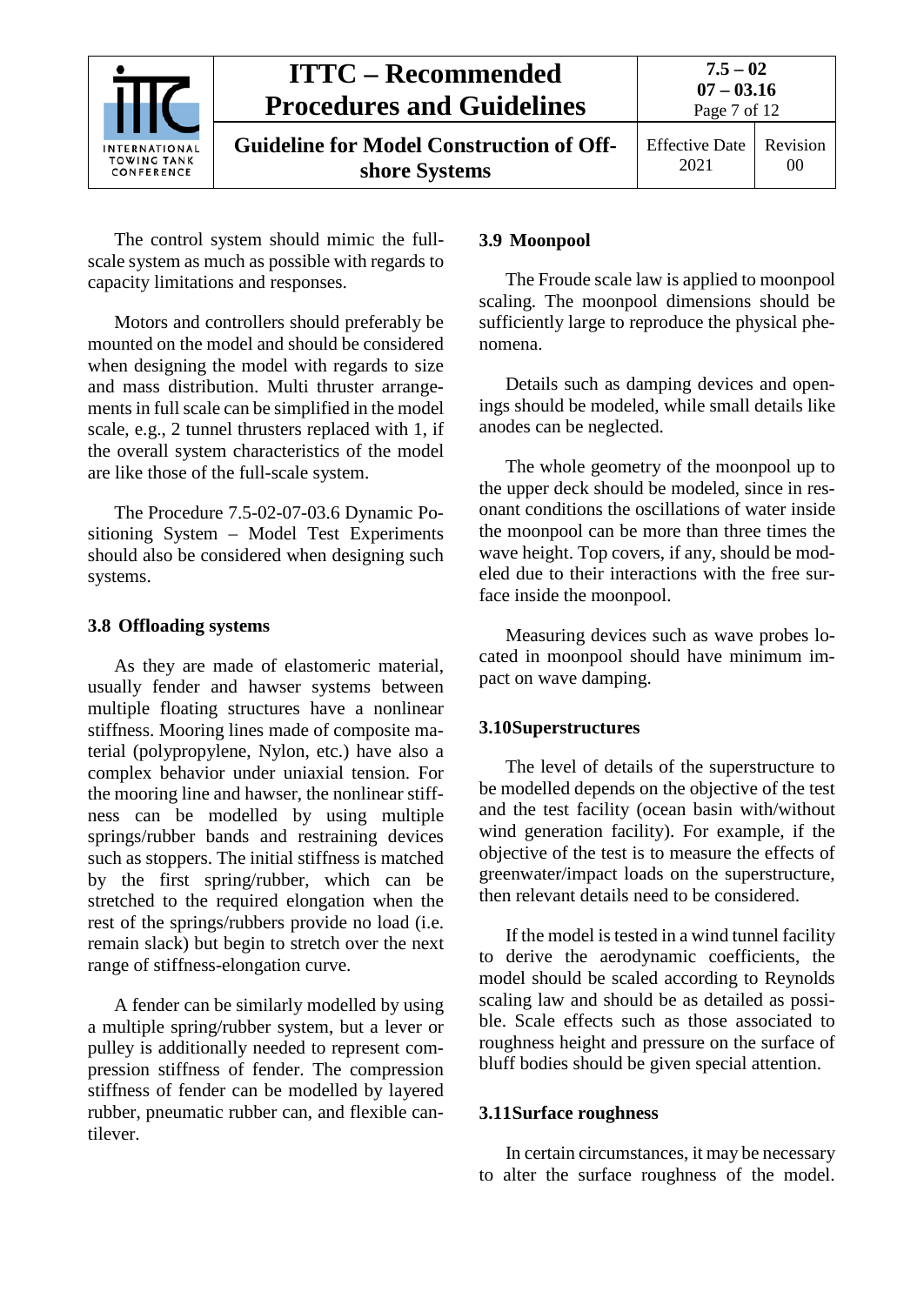

Typically, as Froude scaling is used for testing, there is a compromise in terms of Reynolds scaling with regards to flow characteristics. In most cases, in order to achieve the high Re numbers of full scale, it is possible to modify the surface of the model augmenting its roughness to simulate the effects of high Reynolds flows without interfering with Froude scaling with regards to size and flow speed.

The effect of appendages on large offshore structures can be modelled as surface roughness elements to capture the turbulent flow effects present in full scale. Similarly, boundary layer trips can be used to ensure that the flow around the structure is turbulent, thus mimicking the high Reynolds number effects. It should be considered that at model scale small appendages usually result inside the boundary layer of the main hull, while at full scale, these appendages can protrude into the free stream (due to the thinner boundary layer). Thus, separation and form drag may not be properly modelled.

In addition to turbulent flows, the presence of marine growth on models in full scale can also be modelled by altering the surface roughness. Depending on the model scale, the influence of marine growth on slender structures may have to be considered. The presence of marine growth influences the full-scale model by altering the equivalent diameter, thus altering the response of the structure when compared to the 'clean' configuration. This is particularly noticeable in VIV/VIM behavior of structures where marine growth can affect strake performance or alter the surface roughness. Further details on the influence of marine growth on offshore systems can be found in Heaf (1979), Wolfram et al. (1993), Shoefs and Boukinda (2004), Farmakis et al. (2014).

## <span id="page-7-0"></span>**4. MODEL MANUFACTURE**

The offshore platform models can be of large dimensions and weights. From the design stage to the manufacturing process, these characteristics should be considered to allow safe and efficient handling and storage. The lifting means should be identified and adapted to the model and the facility.

#### <span id="page-7-1"></span>**4.1 Hull manufacture**

Differently from ship models, a floating offshore model can consist of many elements, and require assembly at a later stage. The elements can be manufactured in different materials and by using different processes.

For ship-shaped hulls and other complex geometries typical materials may include wood, high-density closed cell foam and fiber reinforced plastics (FRP). For simple shaped hulls such as semisubmersibles, barges, spars and buoys, metal models can also be used.

The choice of the processes strongly depends on the material of the hull, and may include milling, forming, welding, additive manufacturing using resins, plastic-like materials, and metal. The following aspects should be considered:

- the available machines and abilities of the personnel;
- the cost of the manufacturing (cost of material, time to manufacture, etc.);
- the delay of the availability for the remaining assembly.

The main dimensions of the hull should be carefully checked. The recommendations given in Procedure 7.5-01-01-01 Ship Models may be adopted as typical tolerance requirements for hulls.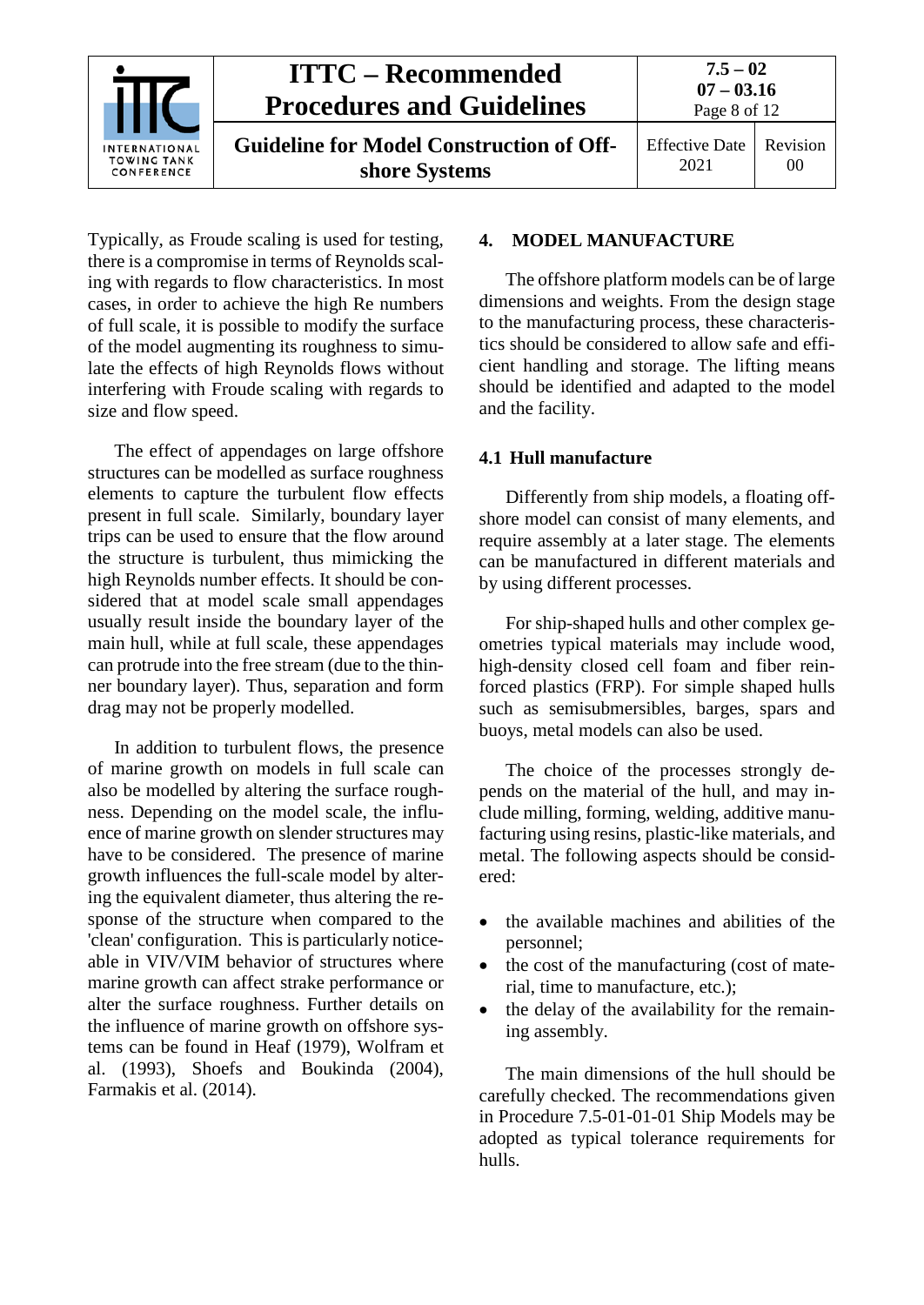

The final process of the manufacturing is painting and is generally the same as the hull model section of Procedure 7.5-01-01-01 Ship Models.

### <span id="page-8-0"></span>**4.2 Mooring lines, risers, offloading lines, fenders**

For risers or tethers, a frequently used method is to apply a steel or aluminum core with dimensions determined to give correct bending stiffness. Around the core is fitted buoyancy material to obtain the correct outer geometry and weight. In using this method, it is important to avoid motions and resulting friction between the core and the buoyancy material to avoid introducing artificial structural damping. The axial elasticity of mooring lines can be modelled by introducing axial springs in one or more positions along the lines. Nonhomogeneous models of risers and mooring lines are typical and may consist of thin rope (fishing line), wire, chain, springs, discrete lead weights, floats, etc. To check the static load versus displacement curve as well as the geometry of the mooring and risers lines, pull-out tests may be performed.

#### <span id="page-8-1"></span>**4.3 Thruster systems**

As an alternative to the stock propellers mentioned in Section 3.7, a 3D printer can be used to manufacture the scaled model of the propeller and housing.

#### <span id="page-8-2"></span>**4.4 Marine growth**

Different manufacturing techniques can be employed to alter the model. For example, gravel/rocks can be attached to models to simulate barnacle growth, or nylon/plastic material to simulate seaweed growth (Baarholm, 2008). For VIV and VIM tests, details can be found in Guideline 7.5-02-07-03.11 VIM Testing and in Guideline 7.5-02-07-03.10 VIV Testing.

#### <span id="page-8-3"></span>**4.5 Verification and model assembly**

Quality control of dimensions, watertightness and weights should be performed along the manufacturing process of each element of the offshore system model, as well as at the model assembly stage considering the acceptance criteria. Eventual deviations should be documented and discussed with the Client.

The model must be properly assembled from the different parts: hull, appendages, thrusters, on-board instrumentation, etc.

The on-board sensors should be calibrated before their installation in the model and verified after the final assembly. Calibration methods are described in Procedure 7.5-01-03-01 Uncertainty Analysis, Instrument Calibration.

The additional ballast must be secured and accurately positioned according to the model design. It is recommended to include mechanical displacement devices to allow a fine tuning of the weight location during dry tests.

Weight may be distributed in the hull model as determined at the design stage. All parts such as superstructures, thrusters for dynamic position, targets for optical measurements and instrumentation should be attached to the specified locations in the hull model before measurement of mass, center of gravity and radius of gyration. All parts should be checked to be attached to the hull model by using a check list.

Weight distribution needs to be adjusted if the measured values of mass, center of gravity and radius of gyration are beyond the specified tolerance. All measured values should be recorded and documented.

If necessary, the structural natural frequencies should be checked against the target ones.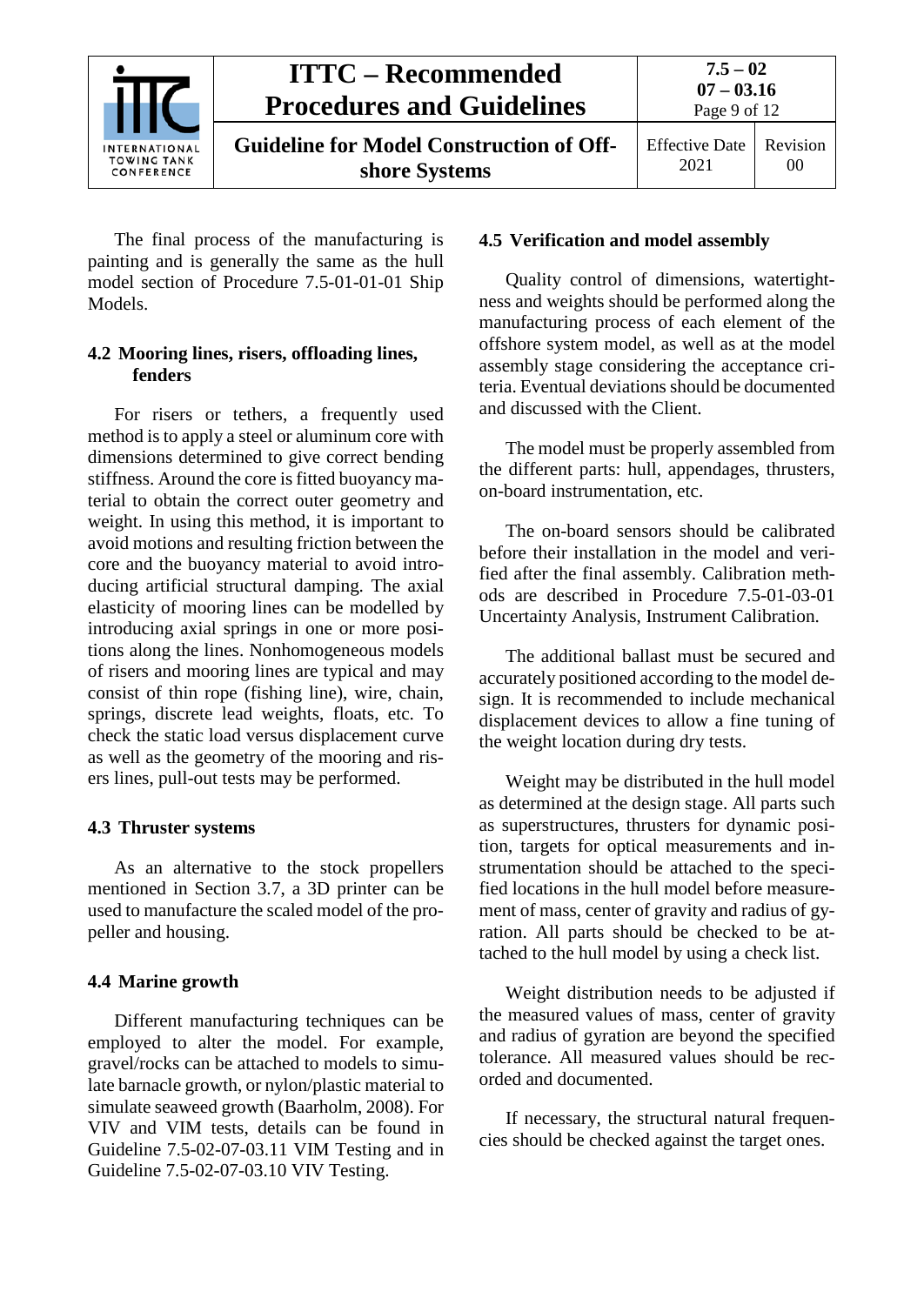|                                                   | <b>ITTC – Recommended</b><br><b>Procedures and Guidelines</b>    | $7.5 - 02$<br>$07 - 03.16$<br>Page 10 of 12 |                |
|---------------------------------------------------|------------------------------------------------------------------|---------------------------------------------|----------------|
| <b>INTERNATIONAL</b><br>TOWING TANK<br>CONFERENCE | <b>Guideline for Model Construction of Off-</b><br>shore Systems | <b>Effective Date</b><br>2021               | Revision<br>00 |

Length and weight of mooring lines or risers should be prepared within the specified tolerances. The measured values also should be recorded and documented.

### <span id="page-9-0"></span>**5. PRE-TESTS IN WATER**

The objectives of the pre-tests in water are to finely tune the properties to the target ones (from design stage) and to obtain their experimental values for data processing.

The first task with the free-floating model in water (without mooring and risers) is to verify its water tightness and equilibrium, i.e., if model draught, trim and heel are to be achieved as the required (target) values within the specified tolerances. If any modification is to be made on the model weight distribution, these changes should be recorded and documented. The measured/computed model inertial properties should be updated according to these changes and the final values should be documented. Water density and temperature of the basin should be also measured and documented for extrapolation purposes.

Once the free-floating model equilibrium has been verified, the initial hydrostatic stability may be assessed through inclining tests. Decay tests may be also conducted to verify the natural frequencies and/or measure some hydrostatic and hydrodynamic parameters of the model, e.g., hydrodynamic damping.

After the free-floating tests, mooring and risers can be attached to the model. Equilibrium and stability of the model with mooring and risers should be checked. The stiffness introduced by mooring and risers system should be measured by pull-out tests. Any modification regarding the design values of the model and its mooring and risers system should be recorded and documented.

In the case of models equipped with a dynamic position system, preliminary specific tests may be necessary to verify the system's performance.

All the instrumentation, including data acquisition system, should be tested. Verification should attempt the check of calibration gains, zeroes, and other initial values. Signs of forces, reference frames and directions should be verified. The tests should also be performed to check the synchronization between different acquisition systems.

### <span id="page-9-1"></span>**6. UNCERTAINTY ANALYSIS**

Many of these aspects of the design and model manufacture contribute to type-B uncertainties. Details of these aspects and sources of uncertainties can be found in Qiu et al. (2014).

Additional references can be found in the Procedure 7.5-02-01-01 Guide to the Expression of Uncertainty in Experimental Hydrodynamics.

#### <span id="page-9-2"></span>**7. DOCUMENTATION**

All the aspects of the model design, manufacturing and verification stages should be documented as much as possible, including texts, pictures, CAD files etc. It should include the uncertainty levels for each item.

The following aspects should be provided:

#### Hull Model (as built) and appendages

- Identification (model number or similar)
- scale
- materials of construction
- principal dimensions
- general arrangement
- mass and inertia properties (in air)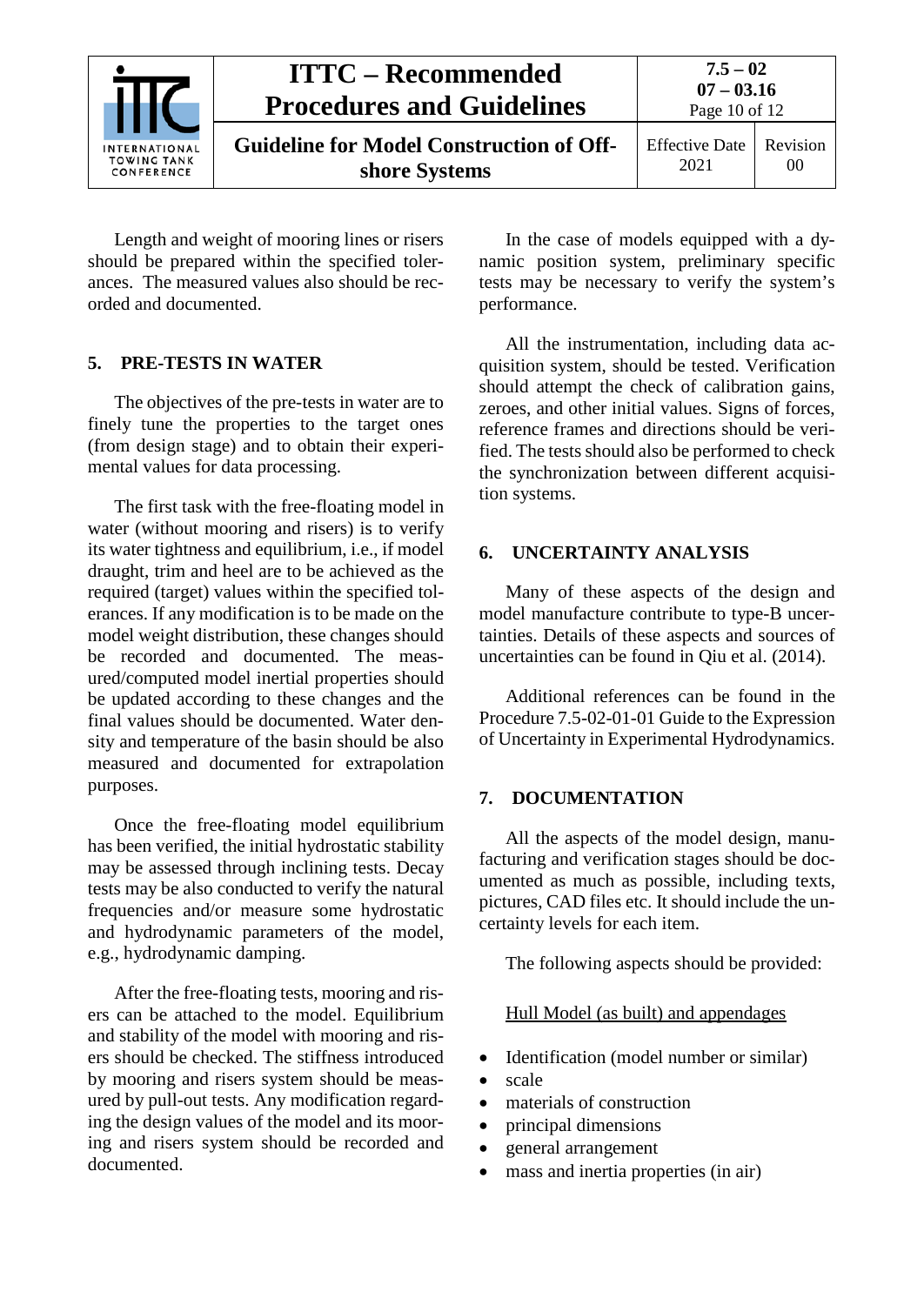

# **ITTC – Recommended Procedures and Guidelines**

**Guideline for Model Construction of Offshore Systems**

Effective Date 2021 Revision

00

- hydrostatic properties (displacement, GM and GZ curves)
- turbulence stimulation techniques
- deviation from the full-scale target (where applicable)

Instrumentation and control systems

- Layout
- range and calibration
- sensors' electrical specifications
- Mooring, risers, off-loading systems
- Layout
- components of each line, including a complete description of cross-section, material, bending and axial stiffness, damping characteristics
- anchors and fairleads locations
- total restoring forces.

## Dynamic positioning and thruster systems

- Thruster capacity
- calibration curves (RPM vs. output)
- layout
- geometric characteristics of the thrusters / propellers
- control systems particulars.

## **Superstructures**

- geometry (if applicable)
- CFD simulations and/or wind tunnel tests results (if applicable).

## <span id="page-10-0"></span>**8. REFERENCES**

Baarholm, R, Skaugset, K.B., 2008, " Modelling and Characterization of Artificial Marine Growth", OMAE 2008-57587, Proc. of the ASME 27th International Conference on Offshore Mechanics and Arctic Engineering, Estoril, Portugal.

- Chakrabarti, S. K., 2005, Handbook of Offshore Engineering, Elsevier, Vol. 2, pp. 1023.
- DNV, 2014, Environmental Conditions and Environmental Loads, Recommended Practice DNV-RP-C205.
- Farmakis, M., Jin, Y., Chai, S., Morand, H., Izarn, C., 2014, "An experimental investigation of hydrodynamic impacts of Marine growth on mid-water arch system." Proc. of the ASME 2014 33rd International Conference on Ocean, Offshore and Arctic Engineering (OMAE 2014), Vol. 8A, San Francisco, USA.
- Heaf, 1979, "Effect of marine growth on the performance of fixed offshore platforms in the North Sea." Proc. of the 11<sup>th</sup> Annual Offshore Technology Conference, Vol. V, Issue 1, 1979, pp. 255-268.
- Sauder, Thomas, et al., 2016. "Real-Time Hybrid Model Testing of a Braceless Semi-Submersible Wind Turbine: Part I—The Hybrid Approach." Proc. of the ASME 35th International Conference on Offshore Mechanics and Arctic Engineering (OMAE2016). Busan, South Korea.
- Schoefs, F., Boukinda, M. 2004, "Modelling of marine growth effect on offshore structures loading using kinematics field of water particle." Proc. of the International Offshore and Polar Engineering Conference, pp. 419- 426.
- Qiu, W., Sales, J.J., Lee, D., Lie, H., Magarovskii, V., Mikami, T., Rousset, J.M., Sphaier, S., and Wang, X., 2014. "Uncertainties Related to Predictions of Loads and Responses